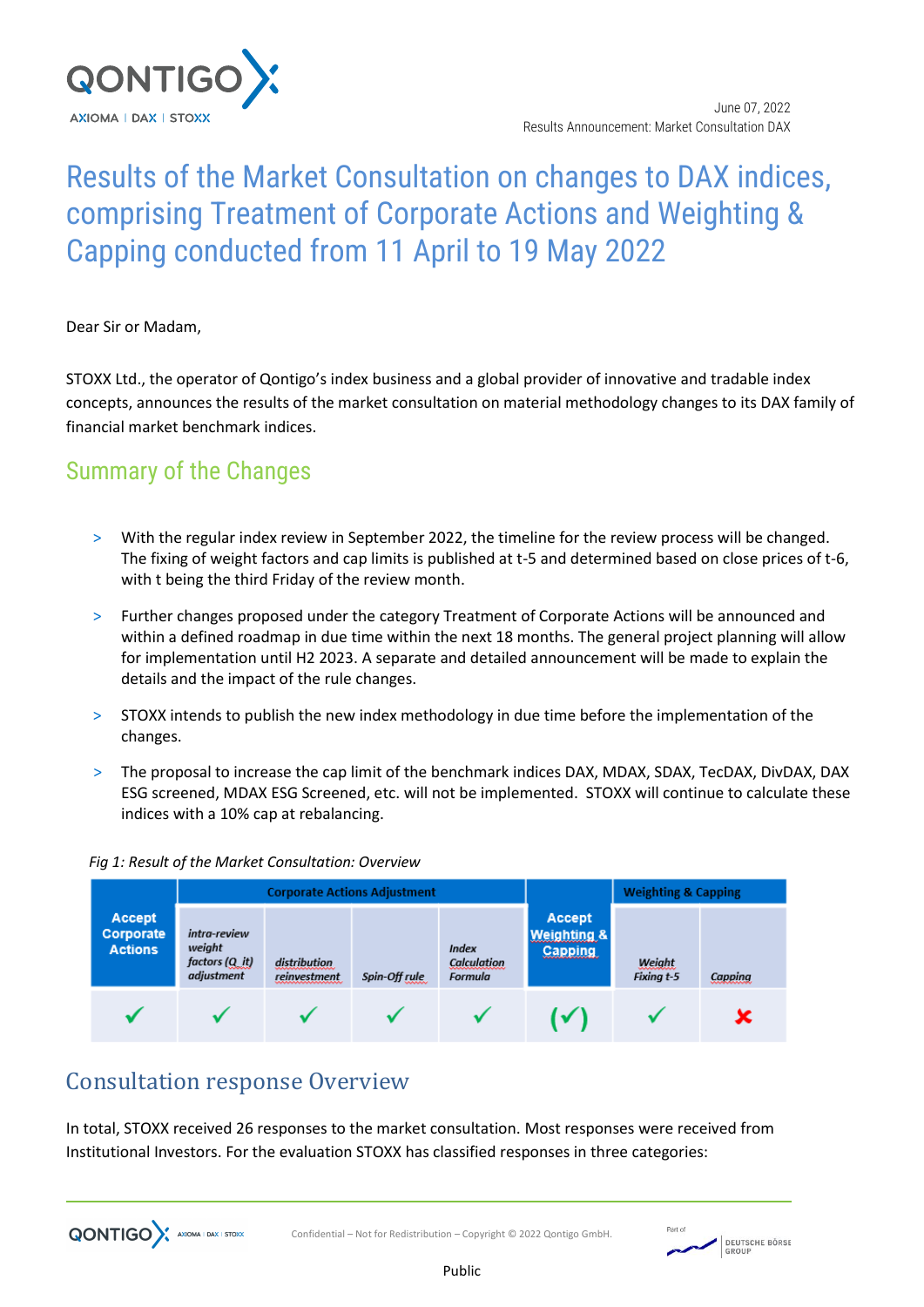Institutions (21): Responses attributable to a financial institution, as displayed in the Fig 3; were the subgroup portfolio manager is separated into active and passive managers. Associations representing the interests of (listed) companies are also classified in this category.

Individuals (2): Responses by individuals made on their own behalf regardless of corporate affiliation. Associations representing the interests of individual investors are also classified into this category.

Corporates (3): Responses that represent the opinion of listed companies from the non-financial sector. Associations representing the interests of (listed) companies are also classified in this category.



*Fig 2: Relative number of responses by Group*



Public



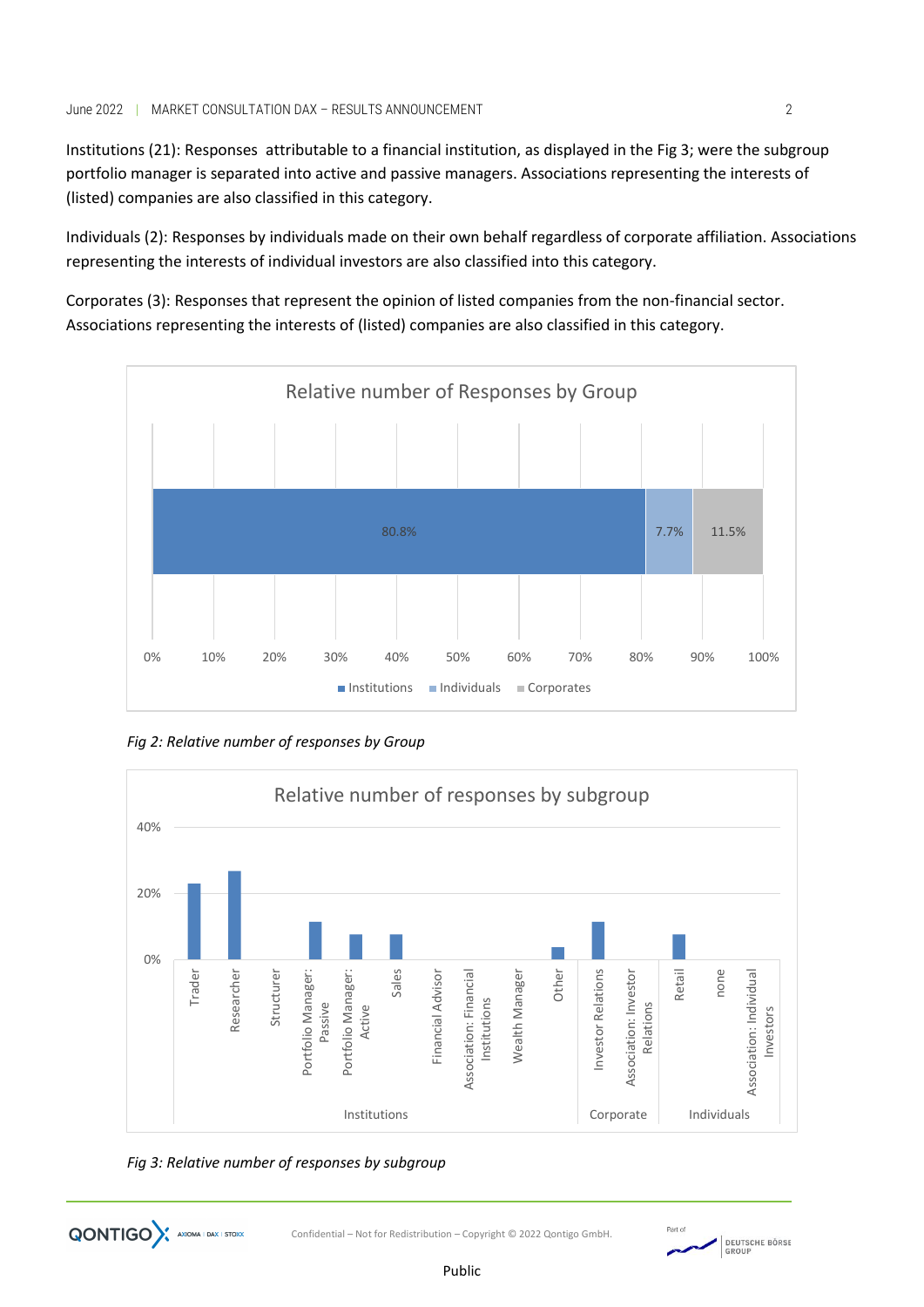# Detailed Results Adjustment – Corporate Actions

STOXX proposed a set of rule changes for the Treatment of Corporate Actions, those were:

- > Extraordinary adjustment of number of shares/ weight factors (Q\_it) in relation to a Corporate Action, e.g., stock dividends, splits, rights issues, M&A (current rule: section 5.1.4)
- > Adjust the methodology behind distribution reinvestment to have distributions reinvested into the entire index instead of the distributing security (current rule: section 8)
- > Adjustment of Spin-Off rule with respect to the selection of the remaining constituent (current rule: section 8.4)
- > Change of Index Calculation Formula from a correction factor based calculation to a divisor-based calculation scheme (current rule: section 6)

A clear majority of respondents across all three categories voted in favor of the four proposed changes for the Treatment of Corporate Actions, see Fig 4. 83.33% of the Corporates have accepted the proposed changes in the treatment of Distributions, Extraordinary Number of Shares Adjustments and Spin-offs, as well as the change in Index Formula. Followed by an acceptance rate of 77.38% from Institutions and 75% by Individuals, see Fig 5.



*Fig 4: Sentiment Rate Corporate Action Adjustment – Overall*

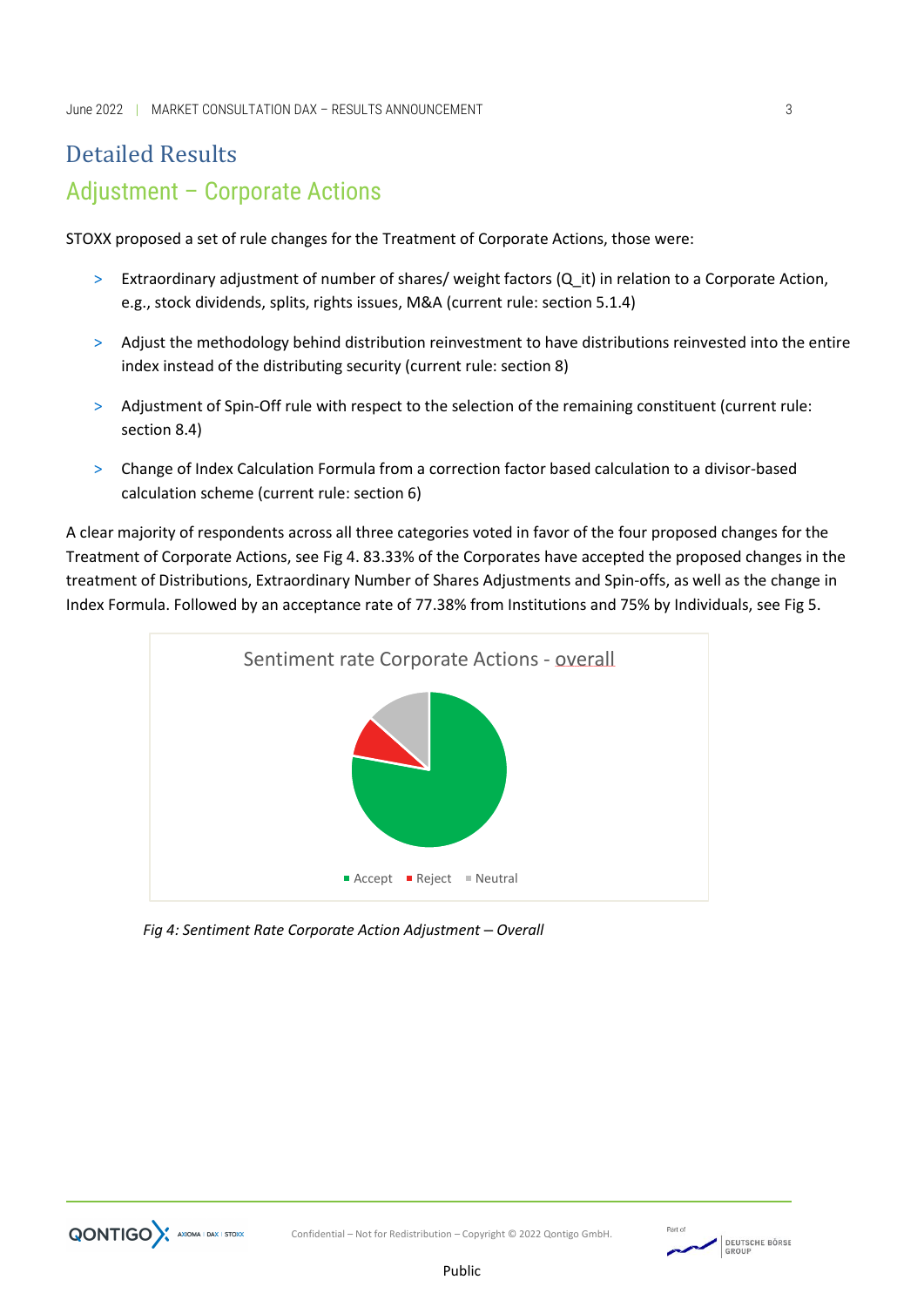



The intra-quarter weight factor adjustment and the adjustment of the Spin-off Rule were accepted by the majority of respondents, only 3.8% of the respondents rejected these proposals, see Fig 6. Solely for the distribution reinvestment a larger number (26.9%) of respondents rejected the proposal, however, the acceptance rate is still significantly higher (69.2%). The proposal to switch the index calculation formula to a divisor-based formula was accepted with no rejections.



*Fig 6: Acceptance Rate Corporate Action by topic - Overall*

## Weighting & Capping – Overall

**QONTIGO** AXIOMA I DAX I STOXX

STOXX proposed the following changes under the Weighting & Capping package:

- > Preponement of the fixing of the component weightings for review implementation at review from t to t-5 (current rule: section 11.2)
- Adjustment of Cap Limit: Increasing the capping from 10% to 15% (current rule: section 7.4)

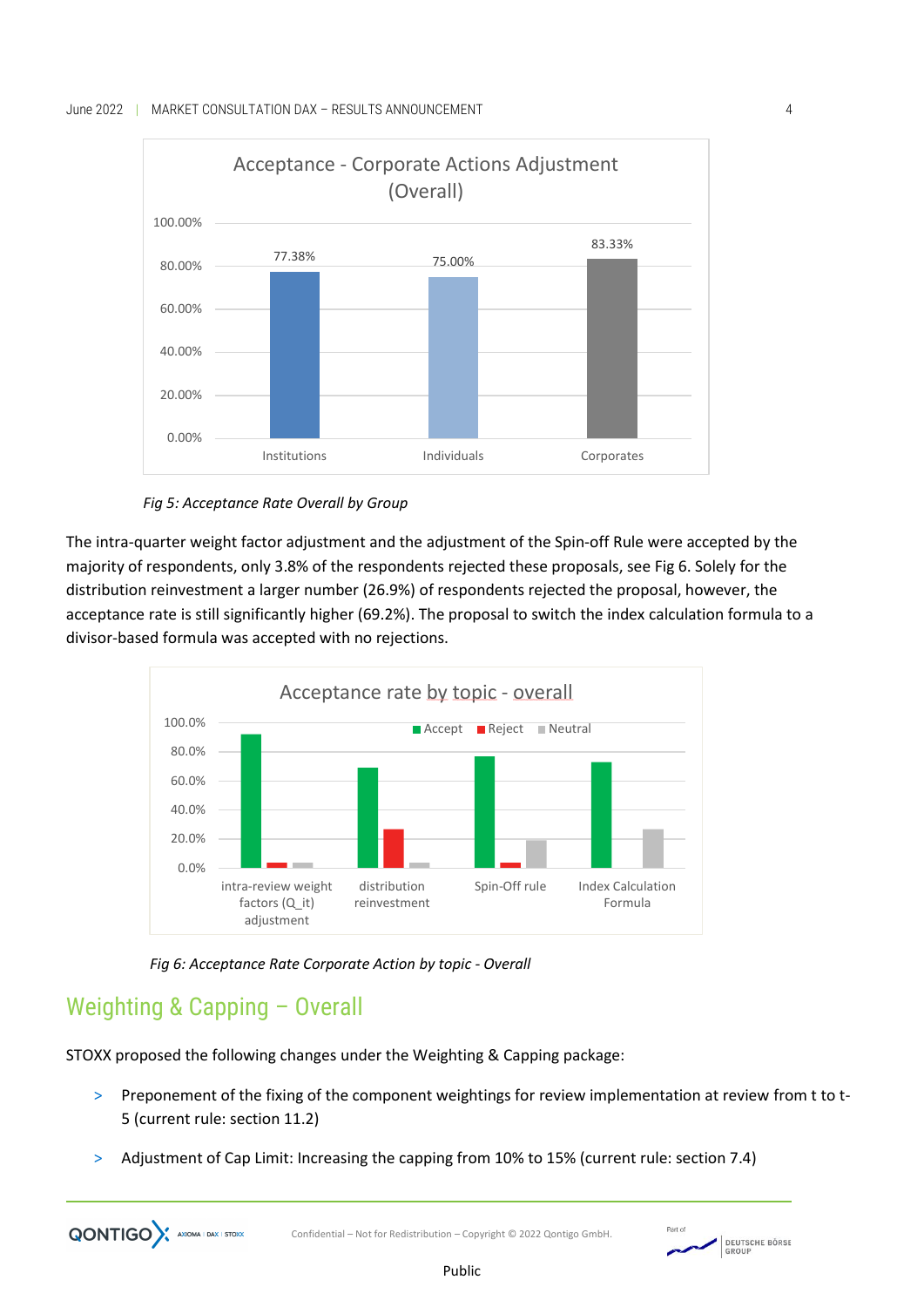A clear majority of respondents across all three categorise voted in favor of the Weighting & Capping Package, see Fig 7. Of the respondents, 71.4% of the Institutions accepted the proposed changes, followed by a clear majority of 66.7% of the Corporates and 50% of the Individuals, see Fig 8. However, a significant portion has rejected the increase in cap limit, which is visible when looking into the 2 aspects separately, see Fig 9.



*Fig 7: Sentiment Rate Weighting & Capping – Overall*



*Fig 8: Acceptance rate Weighting & Capping by topic – Overall*

**QONTIGO** AXIOMA I DAX I STOXX

The proposal of preponing the weight fixing from t to t-5 at index rebalancing was majorly accepted by the respondents, 15.4% rejected the proposal and the same amount was neutral. Acceptance of the proposal to increase the cap for a number of DAX Selection indices was below average at 42%, while the rejection was above average at 58%, with none of the respondents opting for neutral, see Fig 9.

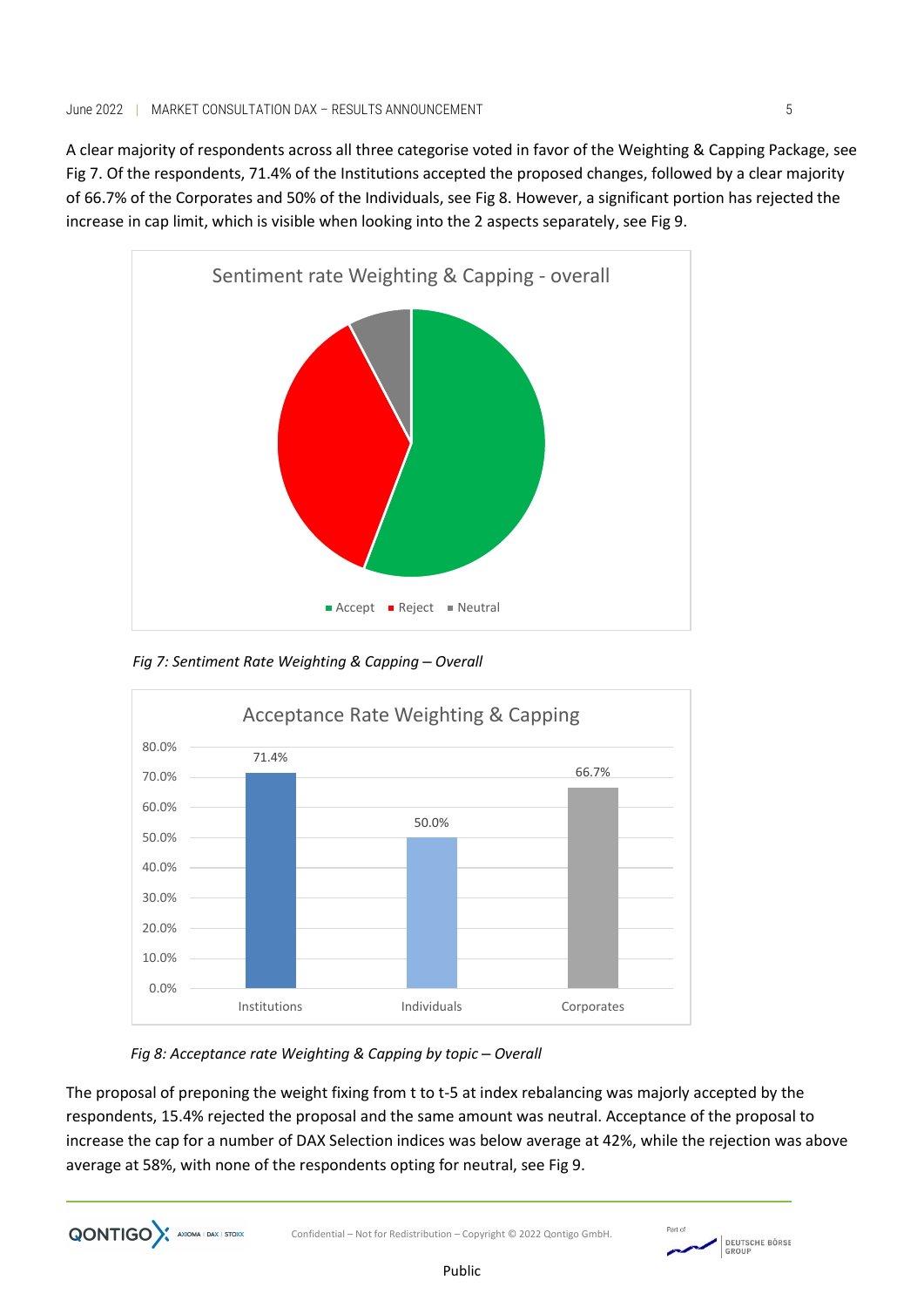

*Fig 9: Acceptance rate Weighting & Capping by topic – Overall*

### Rational for not implementing the increased cap limit of 15%

The overall rejection rate of the proposed change of increasing the cap limit in DAX selection indices lies at 58% and is very high. Clearly, most respondents rejected the proposal of introducing the increased cap limit of 15% applicable to DAX selection indices at rebalancing.

Many respondents provided further comments. What they have in common is the fear of rising concentration risk when allowing single components to have a weight of 15% at max. The UCITS (5/10/40) regulations was a serious counterargument raised by active fund managers.

The biggest respondent group, the Institutional Investors mainly rejected the proposed increase of the cap limit, while Corporates fully accepted it, whereas Individuals clearly rejected the change. Given that the respondent Groups "Corporate" and "Individuals" are small compared to the Group of "Institutions", STOXX over-weights their overall feedback over those of the two other groups. Therefore, and because of the rationale found in the respondents' comments, STOXX has decided not to implement the change of increasing the cap limit for the DAX selection and further derived indices as proposed. See Fig 10 for details on the distribution of acceptance and rejections among the respondent Groups.



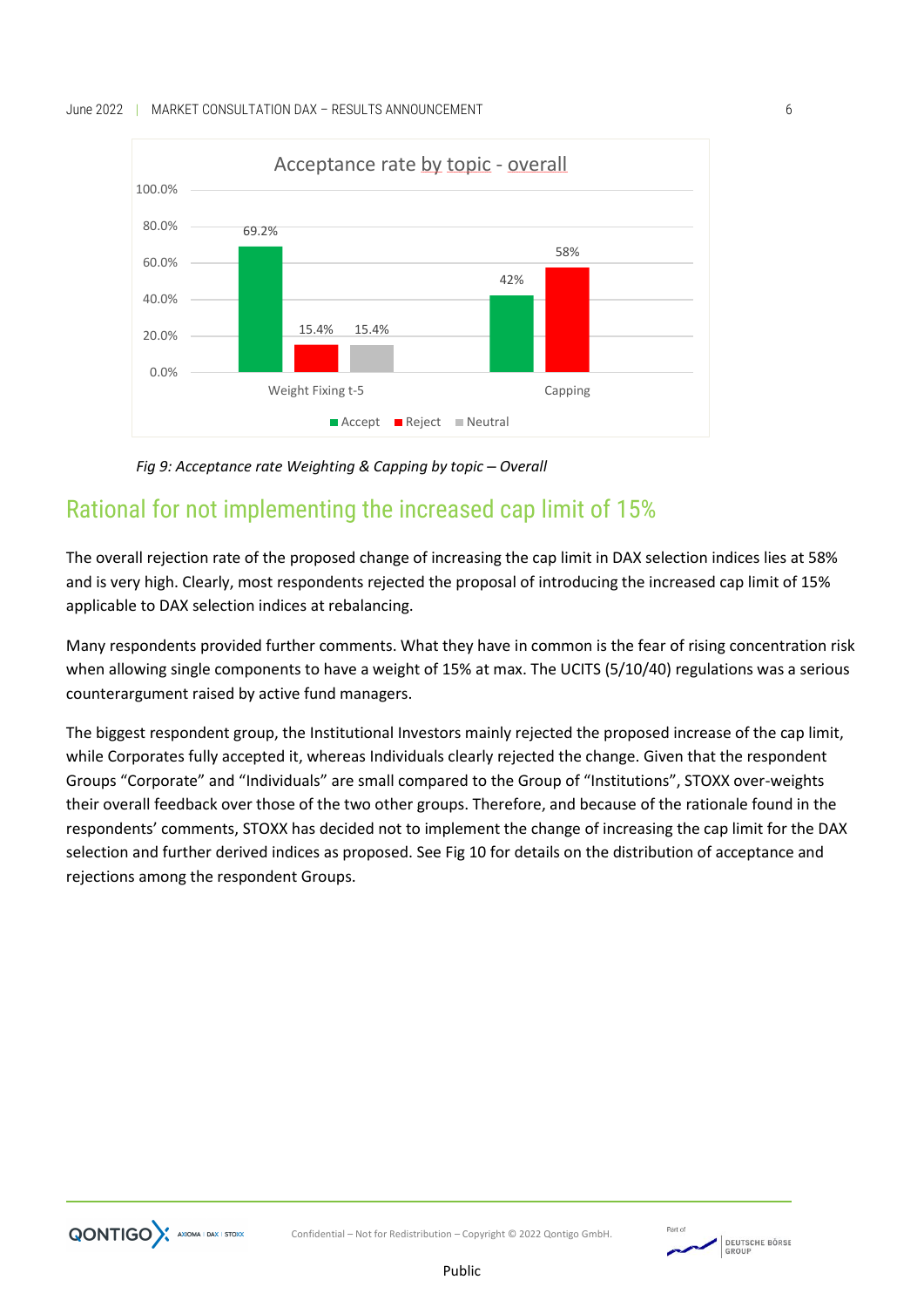

*Fig 10: Acceptance rate Capping by Investor Group*

### DISCLAIMER

STOXX Ltd. (STOXX) and Qontigo Index GmbH (together "Qontigo") and its licensors, research partners or data providers do not make any warranties or representations, express or implied, with respect to the timeliness, sequence, accuracy, completeness, currentness, merchantability, quality or fitness for any particular purpose of its indices and index data and exclude any liability in connection therewith. Qontigo and its licensors, research partners or data providers are not providing investment advice through the publication of indices or in connection therewith. In particular, the inclusion of a company in an index, its weighting, or the exclusion of a company from an index, does not in any way reflect an opinion of Qontigo or their licensors, research partners or data providers on the merits of that company. Financial instruments based on Qontigo's STOXX® and DAX® indices or on any other indices supported by Qontigo are in no way sponsored, endorsed, sold or promoted by Qontigo or their licensors, research partners or data providers.

STOXX is a registered trademark of STOXX Ltd., Zug, Switzerland.

### DAX® TRADEMARKS

The DAX® indices, the data included therein and the trademarks used in the index names are the intellectual property of Qontigo Index GmbH and/or its licensors are subject unreservedly to the applicable trademark law in each case and are not permitted to be used without the express permission of Qontigo Index GmbH or another registered owner. The simple fact that the DAX® website mentions them does not imply that trademarks are not protected by the rights of third parties. The use of the DAX® indices and other indices, calculated by STOXX Ltd., as well as the use of the respective index data for financial products or for other purposes requires a special license.

### ABOUT STOXX

**QONTIGO** AXIOMA I DAX I STOXX

STOXX Ltd. is Qontigo's global index provider, currently calculating a global, comprehensive index family of about 13,000 strictly rules-based and transparent indices. Best known for the leading European equity indices EURO STOXX 50, STOXX Europe 50 and STOXX Europe 600, STOXX Ltd. maintains and calculates the STOXX Global index family which consists of total market, broad and blue-chip indices for the regions Americas,